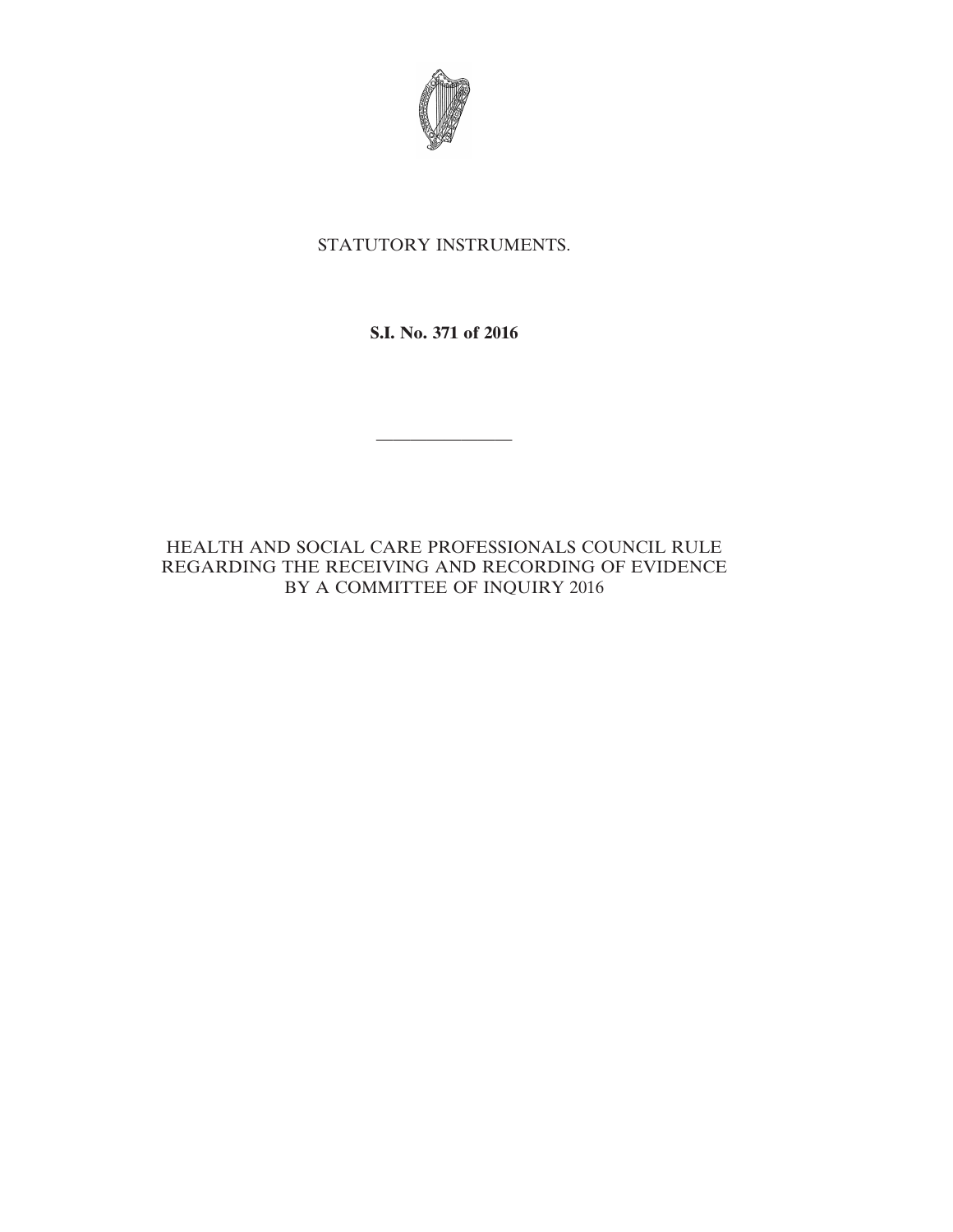### HEALTH AND SOCIAL CARE PROFESSIONALS COUNCIL RULE REGARDING THE RECEIVING AND RECORDING OF EVIDENCE BY A COMMITTEE OF INQUIRY 2016

The Health and Social Care Professionals Council, in exercise of the powers conferred on it by section 22 and section 59(4) of the Health and Social Care Professionals Act 2005, hereby makes the following rule:

1. (1) This rule may be cited as the Rule Regarding the Receiving and Recording of Evidence by a Committee of Inquiry 2016.

(2) This rule comes into operation on 14 July 2016 and remains effective until revoked or revised by the Health and Social Care Professionals Council.

2. The Health and Social Care Professionals Council hereby sets out that:

(1) Pursuant to the provisions of section 22 and section 59(4)(*c*) of the Health and Social Care Professionals Act 2005, a Committee of Inquiry may receive evidence of witnesses given by means of live video link, a video recording, sound recording or any other mode of transmission.

(2) Any expenses incurred in respect of live video link evidence of witnesses called by or on behalf of the registrant, the subject of the inquiry, shall be the responsibility of the registrant.

(3) The registrant and/or the registrar is entitled to make submissions to the Committee of Inquiry as to the appropriateness of receiving evidence by means of live video link, video recording, sound recording or any other mode of transmission. The Committee of Inquiry will make a ruling on any such submissions.

*Notice of the making of this Statutory Instrument was published in "Iris Oifigiúil" of* 19*th July*, 2016.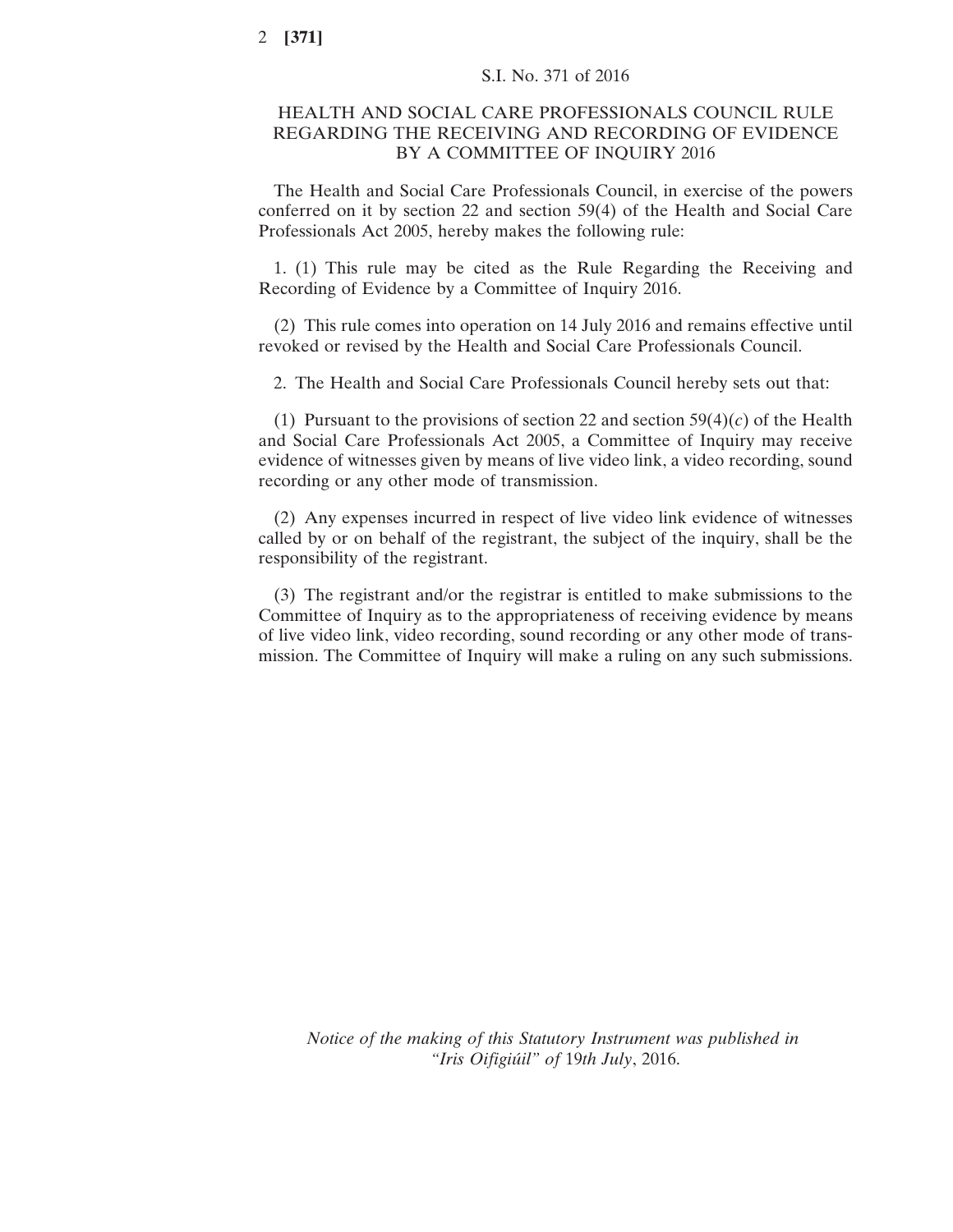

MARIE CULLITON,

Member, Health and Social Care Professionals Council.

and

AOIFE SWEENEY,

Authorised Member of Staff, Health and Social Care Professionals Council.